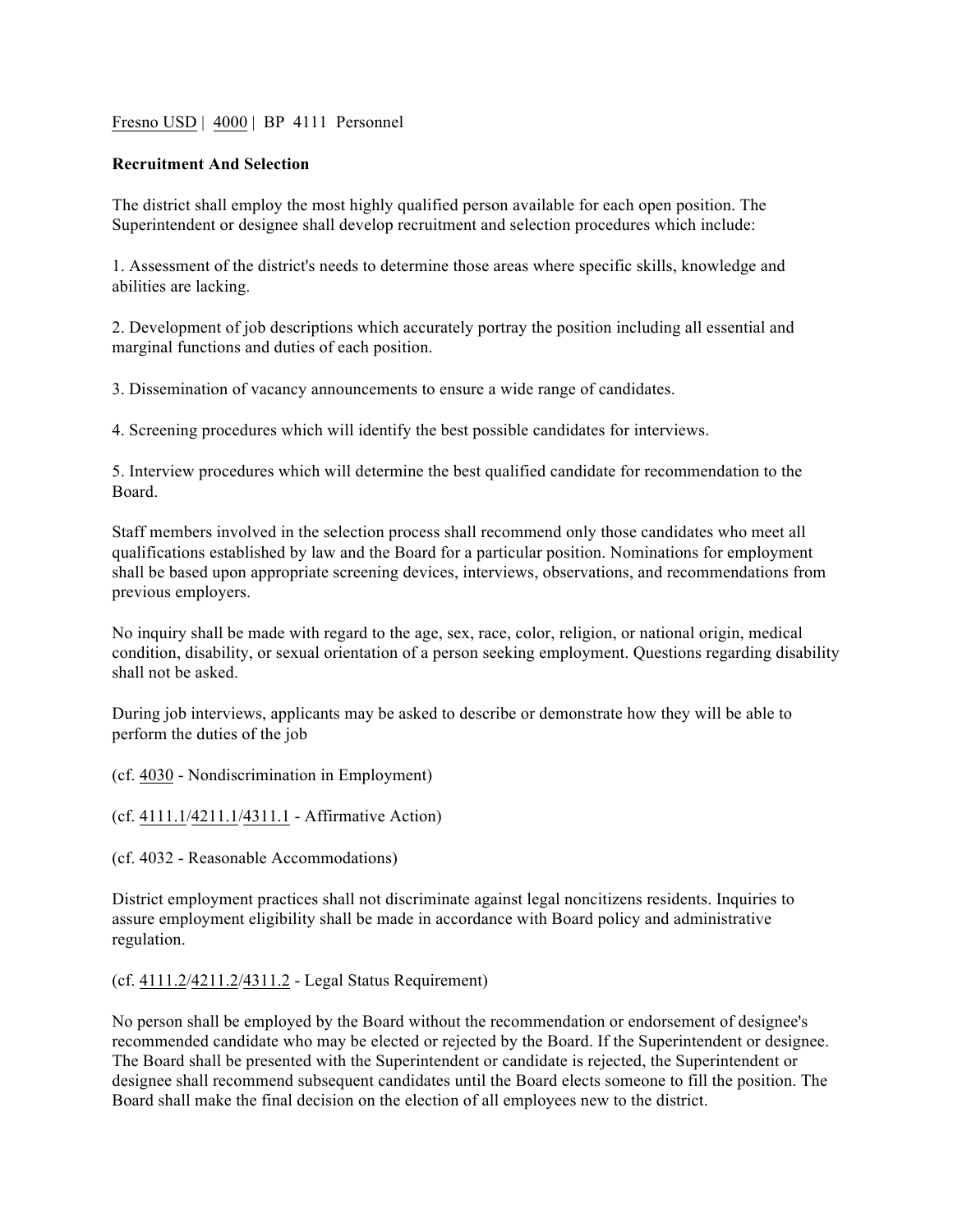Following consultation with the Board, the Superintendent has full authority to promote, demote, transfer and reassign management, supervisory and confidential personnel, whether certificated or classified; therefore, consistent with Board Policy 4313.2, the provisions of this policy do not apply to the promotion, demotion, transfer or reassignment of existing management, supervisory or confidential personnel.

(cf. 4313.2 - Promotion/Demotion/Reassignment)

Legal Reference:

EDUCATION CODE

200-262.4 Prohibition of discrimination on the basis of sex

44066 Limitations on certification requirement

44259 Teaching credential; exception; designated subjects; minimum requirements

44735 Incentive grants for recruiting teachers for low-performing schools

44740-44741 Personnel Management Assistance Teams

44750-44754.5 Regional teacher recruitment centers

44830-44831 Employment of certificated persons

44858 Age or marital status in certificated positions

44859 Prohibition against certain rules and regulations re residency

45103-45138 Employment (classified employees)

49406 Examination for tuberculosis

52051 Academic Performance Index

GOVERNMENT CODE

12900-12996 Fair Employment and Housing Act, including:

12940-12956 Discrimination prohibited; unlawful practices

UNITED STATES CODE, TITLE 8

1324a Unlawful employment of aliens

1324b Unfair immigration related practices